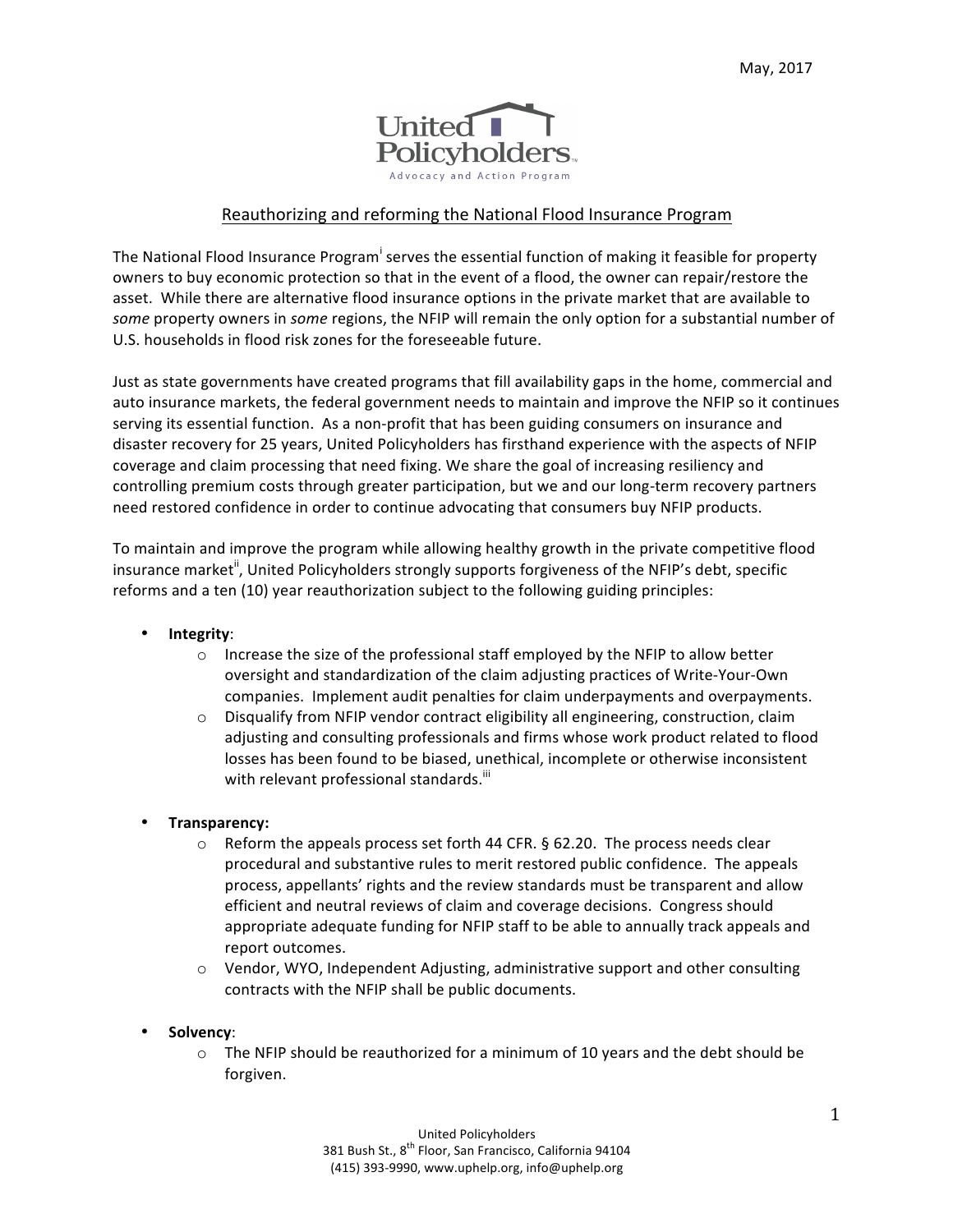# • **Simplified coverage**:

- $\circ$  Remove the ICC eligibility requirement of 50% or more so code compliance is covered, regardless of loss severity. Time and money is routinely wasted on disagreements over whether that threshold has been met.<sup>iv</sup>
- $\circ$  Require an advance of at least 10% of available coverage within 30 days of the date of loss.

## Reasonable and consistent claim processing rules:

- $\circ$  The current Standard Flood Insurance Policy only gives claimants 60 days to submit a complete, signed, sworn proof of loss document. This is too short a window and should be 90 days. The Federal Insurance Administrator has authority under 44 CFR § 61.13(d) to waive or grant extensions of this deadline. When he/she exercises discretion to extend the deadline beyond 90 days, notice of the extension shall be disseminated at least one week in advance of the original deadline. The proof of loss requirement shall be a notice requirement only. Policyholders shall have a minimum of 180 days from the date the proof of loss is due to submit the documentation substantiating their claim.
- $\circ$  Clarify that foundation damage is covered if it was proximately caused or exacerbated by the flood. $<sup>v</sup>$ </sup>
- $\circ$  Congress should import at least two portions of California Insurance Code section 2071:
	- § "Adjusters"

*If within a 6-month period, the company assigns a third or subsequent adjuster to be* primarily responsible for a claim, the insurer, in a timely manner, shall provide the *insured with a written status report.*

"Requirements in case loss occurs" that allows a claimant to access: *…all documents that relate to the evaluation of damages, including, but not limited to, repair and replacement estimates and bids, appraisals, scopes of loss, drawings, plans,* reports, third-party findings on the amount of loss, covered damages, and cost of repairs, and all other valuation, measurement, and loss adjustment calculations of the amount of loss, covered damage, and cost of repairs.

### • **Accountability**:

- $\circ$  Amend the National Flood Insurance Act ("NFIA") to remove the Federal Emergency Management Agency ("FEMA") and Write-Your-Own Insurers' ("WYO") immunity from liability for fully compensating victims of unfair flood claim practices. Numerous whistleblowers have identified that immunity as the most significant cause of poor flood claim handling.<sup>vi</sup> The statute of limitations must be subject to equitable tolling during the adjustment of the claim and should be for a minimum of two years from the date of the denial or partial denial, not the date of the loss. Currently, in disaster areas, if the proof of loss is extended, the statute of limitations is not tolled. Vii
- **Uniformity:**
	- $\circ$  Amend 42 U.S.C. § 4019 or otherwise grant authority to FEMA to adopt the National Association of Insurance Commissioners' Unfair Claims Settlement Practices Act (timelines for investigating, communicating information, and settling claims). Bulletin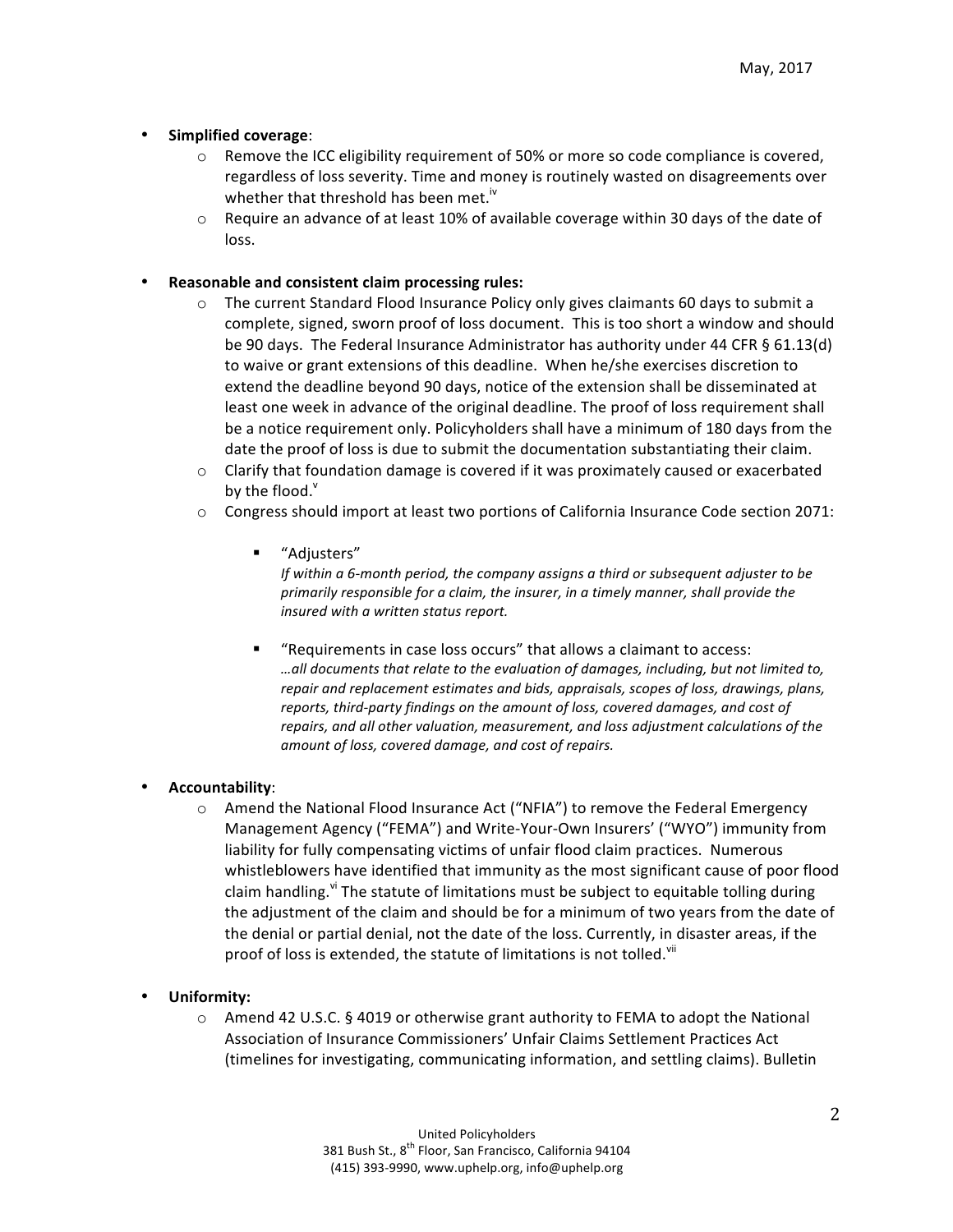W-15025 (June 1, 2015) was a positive first step in recognizing that claims handling varied widely among WYOs, resulting in inconsistent claimant experiences. VIII

- **Resiliency:**
	- o Reallocate Homeowner Flood Insurance Affordability Act surcharges towards community pre- disaster mitigation and flood mitigation efforts.
	- $\circ$  Require meaningful premium reductions for homeowners that invest in mitigation to help ensure that homeowners are able to afford and maintain coverage.
	- $\circ$  Provide vouchers to low-income households who would not otherwise be able to afford flood insurance if the premium would exceed 40% of household income.
	- $\circ$  Maintain funding for flood mapping but ensure that grandfathering continues for households who already have flood insurance but are re-zoned.
- **Dispute Resolution Efficiency**

 

 $\circ$  There is already wording in the SFIP that allows disputes over dollar amounts to be paid for flood damage to be resolved through the Appraisal Process. <sup>ix</sup> With appropriate safeguards, appraisal can be a cost-effective and efficient way of resolving disputes over material quantities, qualities and repair methods. In order for an insurance appraisal to be cost effective and efficient, it should include the full scope of the loss - regardless of coverage considerations.<sup>x</sup>

#### **Endnotes:**

<sup>i</sup> National Flood Insurance Act of 1968, P.L. 90-448, 42 U.S.C. § 4001 *et seq* (NFIP), set to expire on September 30, 2017.

 $\mathrm{H}$  As private carriers enter the flood insurance market (as a result of H.R. 2901 or otherwise) the largest problem will be spreading risk amongst the NFIP and the private market. The hazard to avoid will be the NFIP as the insurer-of-last-resort with all the worst risks and the private market taking the rest. We don't want a situation where the NFIP is left holding the bag on the most expensive losses with a further eroded premium base. This will result in higher rates and more program debt.

Recognizing that coverage under the SFIP is limited and not likely to be expanded greatly with respect to additional living expenses/loss of use, contents, and replacement cost for properties with damage exceeding \$250,000, there are benefits to developing a robust private flood market, but it must be done right.

Our preferred proposal is a national mandate to include coverage for flood risk in every home policy or a mandatory purchase requirement. Like the Affordable Care Act ("ACA"), if everyone is in the pool, the risk is spread amongst a larger premium base. There are also other models that contain elements which may be viable for the NFIP.

Another model to look for inspiration at would be the California Earthquake Authority (CEA). The CEA was created in 1996 as privately financed, publicly managed entity that offers residential earthquake insurance. In 1995, the passage of AB 13 (McDonald) prohibited residential insurers from selling policies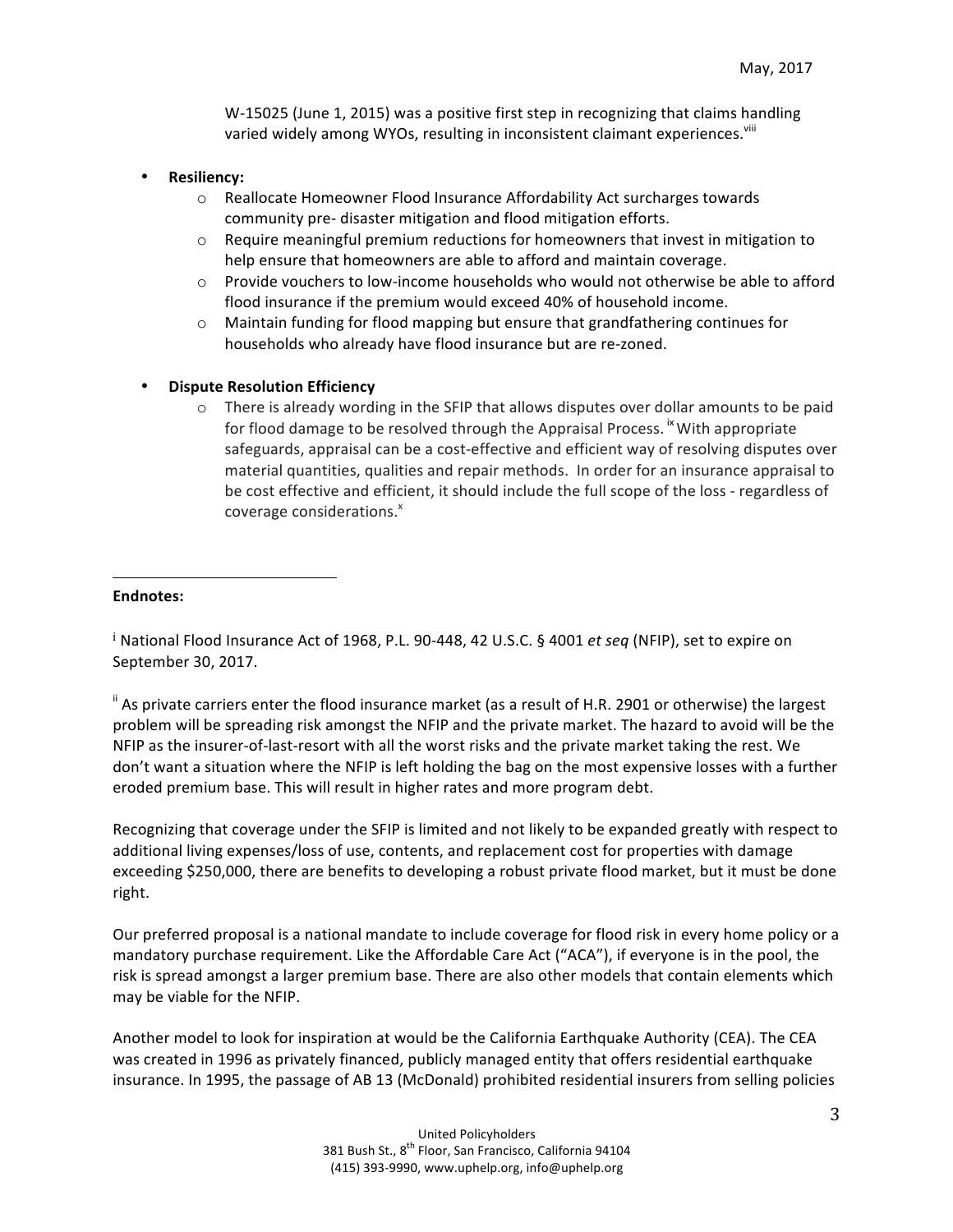that did not include an offer of earthquake coverage. The CEA, a consortium of insurers, was created in response to most insurers asking for 10-15% rate increases and limiting the number of new policies written in order to limit their exposure following the 1994 Northridge quake."

<u> 1989 - Andrea San Andrea San Andrea San Andrea San Andrea San Andrea San Andrea San Andrea San Andrea San An</u>

The relevance in this discussion would be the idea that private insurers should be paying into the NFIP if they are not offering their own flood product. If they do offer their own product, they should be required to take a broad cross-section of risk.

In the United Kingdom, a recent public-private partnership, Flood Re, may offer guidance." When insurers failed to renew a 2000 principles – a "gentleman's agreement" that insurers would offer flood coverage at competitive rates – discussions began around the creation of a new entity that insurers pay into to cover the highest risks. Premiums for the highest risk properties will be higher that low-risk properties but they are capped based on property taxes (council band taxes). While this solution doesn't apply perfectly to the NFIP, it is worth exploring the possibility of whether private insurers could agree (or be required) to fund the NFIP in order to preserve fair premiums and prevent cherry picking from already insolvent program.

Other models that have been suggested include and Reinsurance and Capital Market diversification of risk (already underway as FEMA recently purchased \$1 billion in reinsurance under authority from Biggert-Waters) and a Lend a hand model" whereby the federal or individual state governments would provide vouchers or subsidies for high-risk communities with high premiums. Further investment in the Community Rating System would also be helpful for reducing risk and lowering premiums.

*See also:* 

Government Accountability Office (GAO), "Flood Insurance - Strategies for Increasing Private Sector Involvement," January 22, 2014.

 https://www.earthquakeauthority.com/who-we-are/cea-financial-strength

Timothy Edmonds, *Household Flood Insurance*, House of Commons Briefing No. 06613, March 1, 2017

The potential for flood insurance privatization in the U.S. - Could carriers keep their heads above *water?* Deloitte Center for Financial Services, Lead author Aditya Udai Singh (2014).

<sup>iii</sup> See U.S. Magistrate Judge's November 17, 2014 order in *Ramey v. Wright National Flood Insurance* (Case No. 14 MC 41, U.S. District Court for the Eastern District of New York) finding evidence of widespread manipulation of engineering reports causing underpayments to Sandy victims. (http://uphelp.org/sites/default/files/blog/Raimey-v-Wright-National-Flood-Insurance-Memorandumand-Order.pdf). 

iv A larger allowance for ICC would be helpful for elevation where the costs far exceed the \$30,000 currently offered. We also agree that the substantial damage requirement is too nebulous and policyholder experiences varied widely across jurisdictions. That is why ICC should be treated the same way code upgrade coverage is treated in a standard homeowners insurance policy.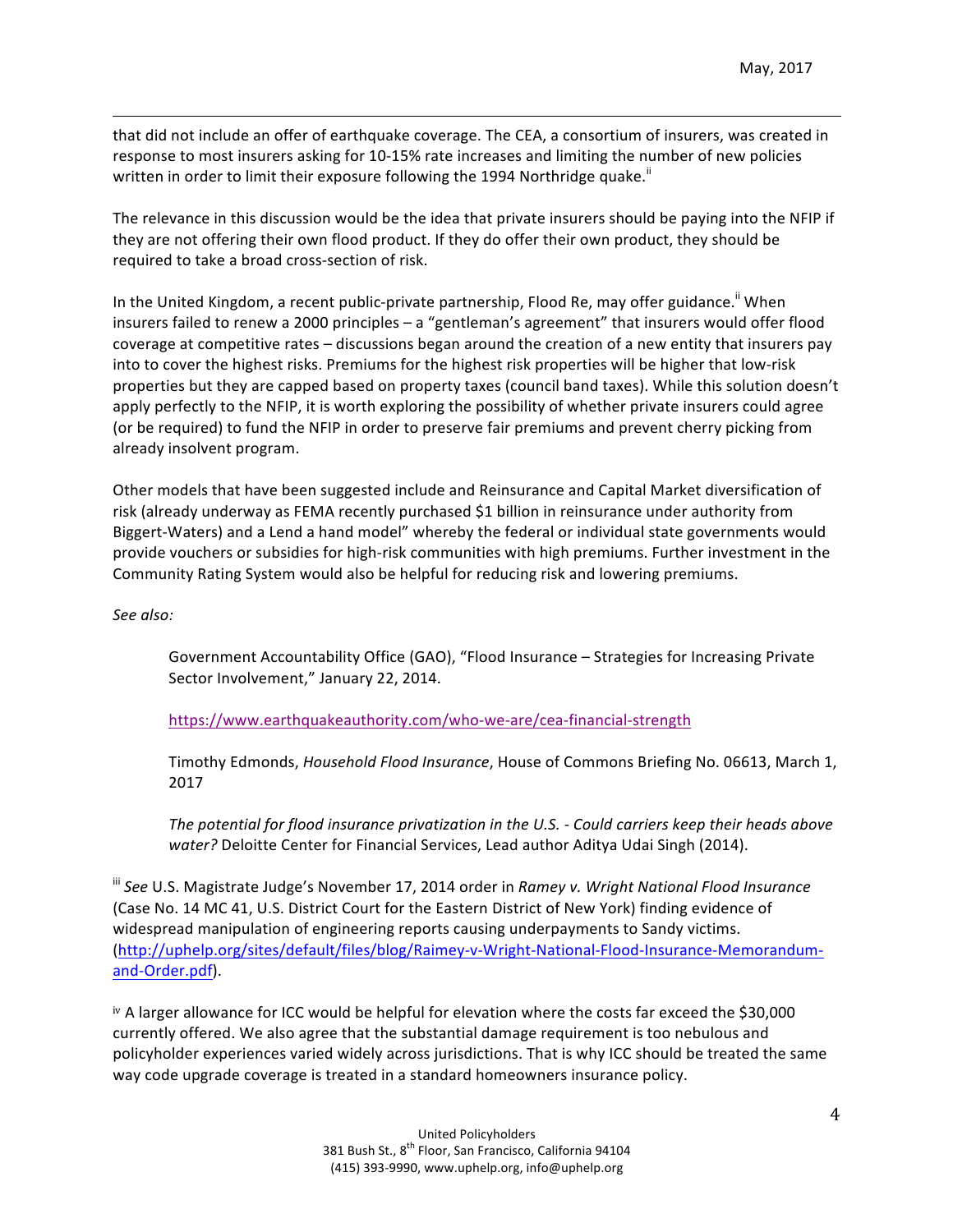The Standard Flood Insurance Policy (SFIP) currently states:

A structure covered under Coverage A—Building Property sustaining a loss caused by a flood as defined by this policy must:

<u> 1989 - Andrea San Andrea San Andrea San Andrea San Andrea San Andrea San Andrea San Andrea San Andrea San An</u>

**(1)** Be a "repetitive loss structure." A repetitive loss structure is one that meets the following conditions:

- (a) The structure is covered by a contract of flood insurance issued under the NFIP.
- (b) The structure has suffered flood damage on two occasions during a 10-year period which ends on the date of the second loss.
- (c) The cost to repair the flood damage, on average, equaled or exceeded 25% of the market value of the structure at the time of each flood loss.
- (d) In addition to the current claim, the NFIP must have paid the previous qualifying claim, and the State or community must have a cumulative, substantial damage provision or repetitive loss provision in its floodplain management law or ordinance being enforced against the structure; or

**(2)** Be a structure that has had flood damage in which the cost to repair equals or exceeds 50% of the market value of the structure at the time of the flood. The State or community must have a substantial damage provision in its floodplain management law or ordinance being enforced against the structure.

Conversely, a standard homeowners (HO-3) policy<sup>iv</sup> states

#### **Ordinance or Law**

a. You may use up to 10% of the limit of liability that applies to Coverage A for the increased costs you incur due to the enforcement of any ordinance or law which requires or regulates:

1) The construction, demolition, re-modeling, renovation or repair of that part of a covered building or other structure damaged by a Peril Insured Against;

2) The demolition and reconstruction of the undamaged part of a covered building or other structure, when that building or other structure must be totally demolished because of damage by a Peril Insured Against to another part of that covered building or other structure; or

b. You may use all or part of this ordinance or law coverage to pay for the Increased costs you incur to remove debris resulting from the construction, demolition, remodeling, renovation, repair or replacement of property as stated in a. above.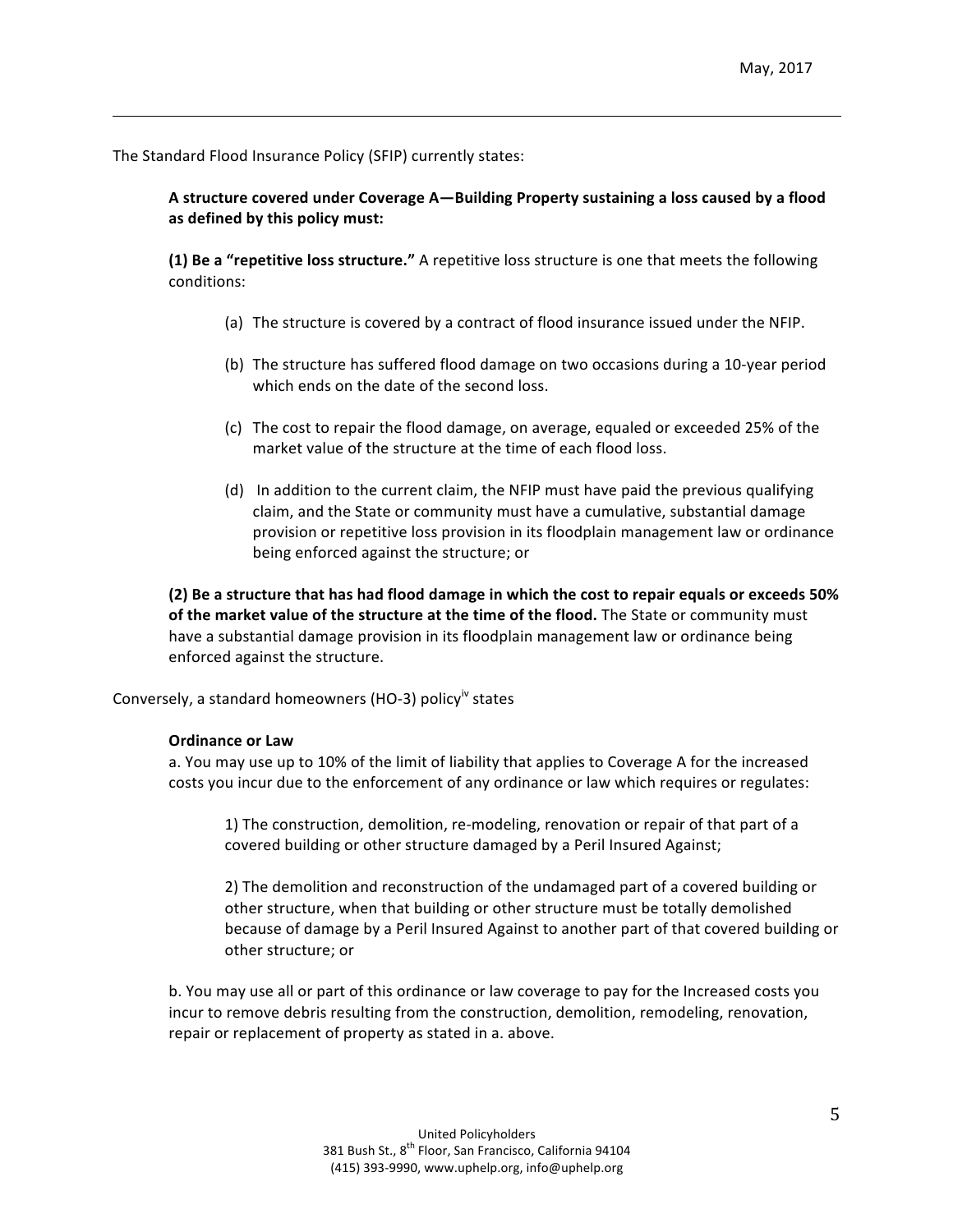Using the language above in the context of an NFIP policy, an insured would get \$25,000 if there were building code upgrades that are required to conduct the necessary repairs to the damaged property. There is no requirement that the home be a repetitive loss structure and nor a substantial damage requirement. Thus, at a minimum, the 50% damaged requirement should be removed from the SFIP.

<u> 1989 - Andrea San Andrea San Andrea San Andrea San Andrea San Andrea San Andrea San Andrea San Andrea San An</u>

 $V$  We believe this issue can be solved in two ways. The first of which is to rewrite the exclusion. The SFIP currently contains the following exclusion:

V.(C) We do not insure for loss to property caused directly by earth movement even if the earth movement is caused by flood. Some examples of earth movement that we do not cover are: 1.Earthquake;

- 2. Landslide:
- 3.Land subsidence;
- 4.Sinkholes;

5. Destabilization or movement of land that results from accumulation of water in subsurface land area; or

6. Gradual erosion.

We do, however, pay for losses from mudflow and land subsidence as a result of erosion that are specifically covered under our definition of flood (see II.A.1.c. and II.A.2.).

Flood, as used in this flood insurance policy, means:

1. A general and temporary condition of partial or complete inundation of two or more acres of normally dry land area or of two or more properties (one of which is your property) from:

- a. Overflow of inland or tidal waters,
- b. Unusual and rapid accumulation or runoff of surface waters from any source, c. Mudflow.

2. Collapse or subsidence of land along the shore of a lake or similar body of water as a result of erosion or undermining caused by waves or currents of water exceeding anticipated cyclical levels that result in a flood as defined in A.1.a. above.

This exclusion is problematic for a few reasons. First, it is vague. The language "Some examples of earth movement that we do not cover are:" suggest there may be other types of damage that may be considered earth movement. We suggest deleting that language, as to eliminate any ambiguity as to what is excluded and removing: "3. Land subsidence; 5. Destabilization or movement of land that results from accumulation of water in subsurface land area; and 6. Gradual erosion" from the exclusion. This is the language undoubtedly responsible for foundation damage claim denials. It is absurd to suggest that if water inundates the ground around a foundation and thus changes the foundation to crack or move, which causes damage to the house, it is not considered a flood, and thus excluded. But that is what is happening, as you know.

The second way to address this issue is to require the NFIP to follow a proximate cause test in determining the cause of the damage. For example, California has adopted a regulation that has helped many homeowners in situations where more than one cause contributes to a loss, some of which may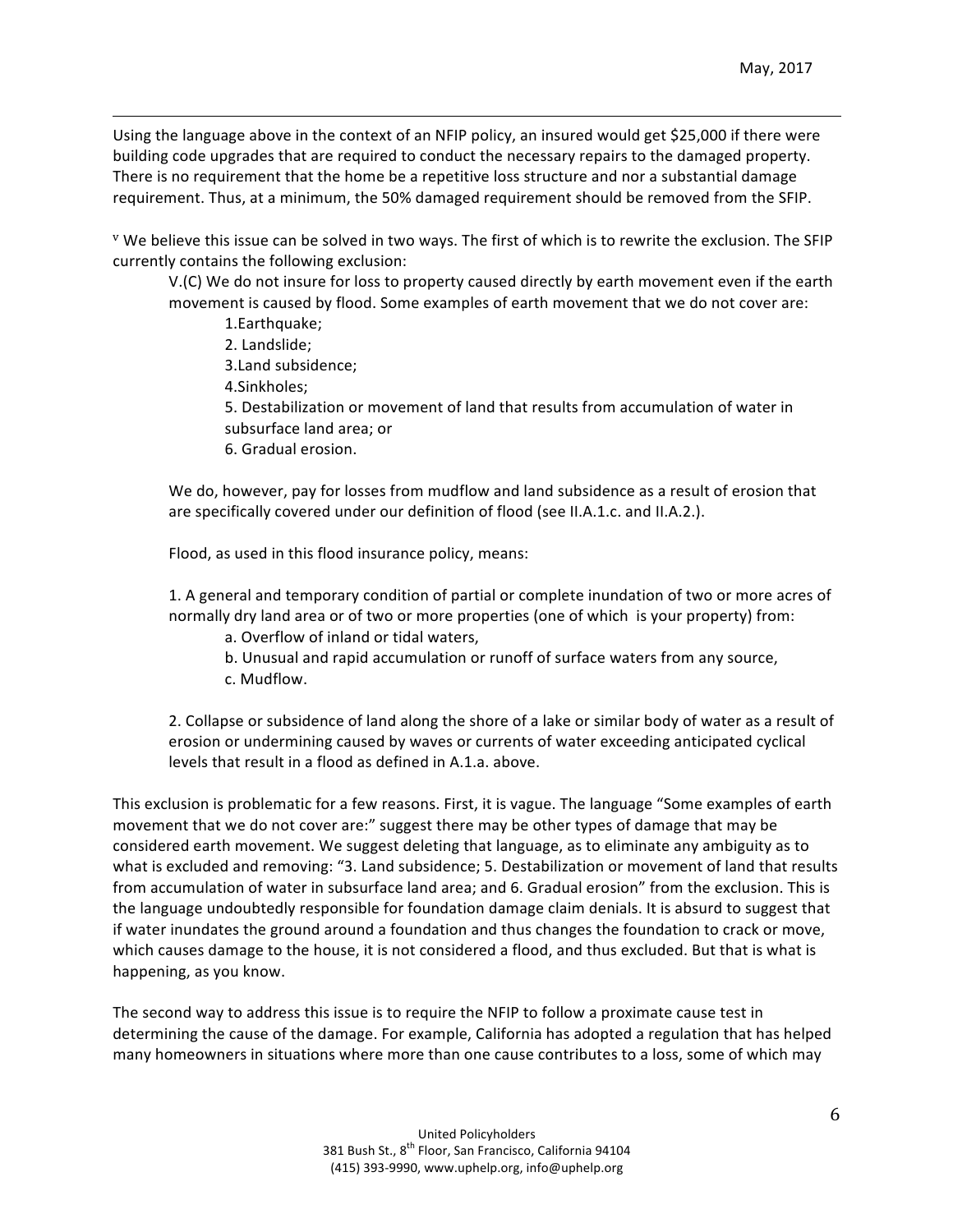be covered, and some which may be excluded (e.g., pre-existing damage from gradual settling exacerbated by floodwater).

<u> 1989 - Andrea San Andrea San Andrea San Andrea San Andrea San Andrea San Andrea San Andrea San Andrea San An</u>

Cal. Ins. Code sec. 530 reads as follows:

An insurer is liable for a loss of which a peril insured against was the proximate cause, although a peril not contemplated by the contract may have been a remote cause of the loss; but he is not liable for a loss of which the peril insured against was only a remote cause.

(*In Garvey v. State Farm* (1989) 48 Cal .3d 395, 401404 (fn. 1), the California Supreme Court held that"...whether a claim is covered or excluded under the terms of the policy turns not on whether the alleged cause of the loss was a concurrent cause of the damage, but whether it was the "efficient proximate cause' of the loss." See also: California Civil Jury Instruction 2306.)

This standard, in addition to modification of the earth movement exclusion would remove ambiguity and help clarify that foundation damage resulting from or exacerbated by floodwater is covered under the SFIP.

vi See, e.g., Van Holt v. Liberty Mutual Fire Insurance Co., 163 F.3d 161 (3d Cir.1998) (holding that FEMA enjoys immunity from state law and WYOs are the "functional equivalent of FEMA" in flood insurance cases); 3608 Sounds Ave. Condo. Association v. South Carolina Insurance Co., 58 F.Supp.2d 499, 502 (D.N.J. 1999) (fit is]...well established that plaintiffs who assert flood insurance claims cannot recover penalties and attorney's fees because federal law preempts state law [tort and breach of contract] claims). 

Violation of the unfair claims regulations by adjusters are imputed to the insurer, but independent adjusters should also face personal liability. This is reasonable given that adjusting outfits and engineering firms carry professional liability insurance. In California, an insurance adjuster can be sued for negligent misrepresentation if they misrepresent that a loss is not covered by the policy. See Bock *v*. *Hansen*, No. A136567, 2014 WL (Cal. App. Apr. 2, 2014).

Assuming that immunity is removed from all actors, policyholders must be able collect fees and expenses incurred in appeals and litigation. In extraordinary cases of fraud and tortious breach of the covenant of good faith and fair dealing, punitive damages should be available. We realize the later is likely a political nonstarter.

We believe that the proposals contained in H.R. 1423 (Velazquez) strikes the right balance between deterring wrongful conduct and fiscal soundness.

H.R. 1423  $(5)(b)(2)$  et seq, reads as follows:

If the claimant prevails in an action under this section, the court may award costs of litigation, including attorneys fee, litigation expenses, and engineering and other expert expenses, to the claimant. Any such award shall be paid by the Administrator and, upon such payment, the Administrator shall be subrogated to the rights of the claimant to recover such costs for which the Administrator has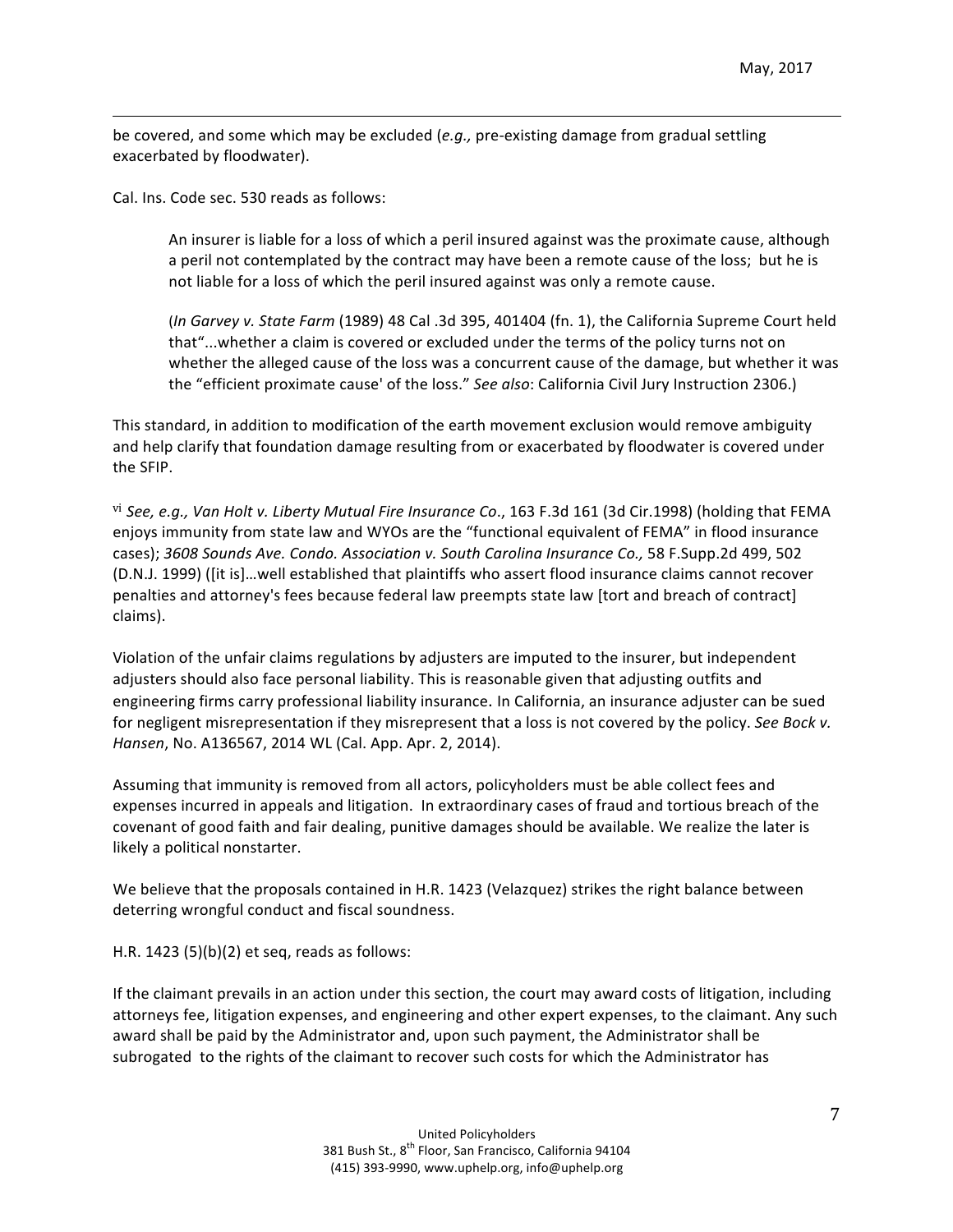compensated the claimant from any insurance company or other insurer or [a]djustment organization that may be responsible for the [claim disallowance].

<u> 1989 - Andrea San Andrea San Andrea San Andrea San Andrea San Andrea San Andrea San Andrea San Andrea San An</u>

AWARDS FOR COSTS IN ADMINISTRATIVE PROCEEDINGS - If the claimant prevails in any appeal to the Administrator of the disallowance of a claim for losses covered by flood insurance made available under this title, the Administrator shall award costs of the appeal, including attorneys fee, any proceeding expenses, and engineering and other expert expenses, to the claimant.

This language clearly states costs incurred by a policyholder to appeal or litigate their claim are to be compensated by FEMA if they prevail. This should serve the deterrent effect. On the other hand, FEMA then is assigned the rights to recoup litigation costs from the WYO, engineer, or adjuster responsible. This approach would help to ensure that policyholders are treated fairly, but also will not add to FEMA's deficit.

It is also important to note that independent adjusting outfits and engineering firms carry errors and omissions or professional liability insurance (see above). So in the case that an adjuster or engineer was sued by FEMA for underpayment/bad faith, there would be insurance available to defend and indemnify. In other words, it's akin to a double safeguard against further financial stress on the NFIP, should it bear litigation costs, which is sure to be an objection to removing immunity.

<sup>vii</sup> See Interplay Between the Extension of the Proof of Loss Deadline for NFIP-Insureds Damaged By *Meteorological Event Sandy and the 1-Year Statute of Limitations in 42 U.S.C. § 4072 (VII,R,* Suit Against Us) FEMA Bulletin W-13069, November 21, 2013, James A. Sadler, CPCU, AIC, NFIP Director Claims https://bsa.nfipstat.fema.gov/wyobull/2013/w-13069.pdf.

viii Training and continuing education requirements may help, but the most effective change will be implementing a set of clearly defined claims standards that all adjusters and WYOs must follow. Failure to do so results in a penalty and removal from the NFIP.

One substantive change to the flood insurance regulations would be to amend 42 U.S.C. § 4019 or otherwise grant authority to FEMA to adopt the National Association of Insurance Commissioners' Unfair Claims Settlement Practices Act (timelines for investigating, communicating information, and settling claims).<sup>viii</sup> Bulletin W-15025 (June 1, 2015)<sup>viii</sup> was a positive first step in recognizing that claims handling varied widely among WYOs, resulting in inconsistent claimant experiences.

The Unfair Claims Settlement Practices Act ("UCSPA"), in Section 4, defines, *inter alia*, the following as unfair claim practices:

- Knowingly misrepresenting to claimants and insureds relevant facts or policy provisions with respect to claims arising under it's policies;
- Failing to acknowledge with reasonable promptness pertinent communications with respect to claims arising under its policies
- Failing to adopt and implement reasonable standards for the prompt investigation and settlement of claims arising under its policies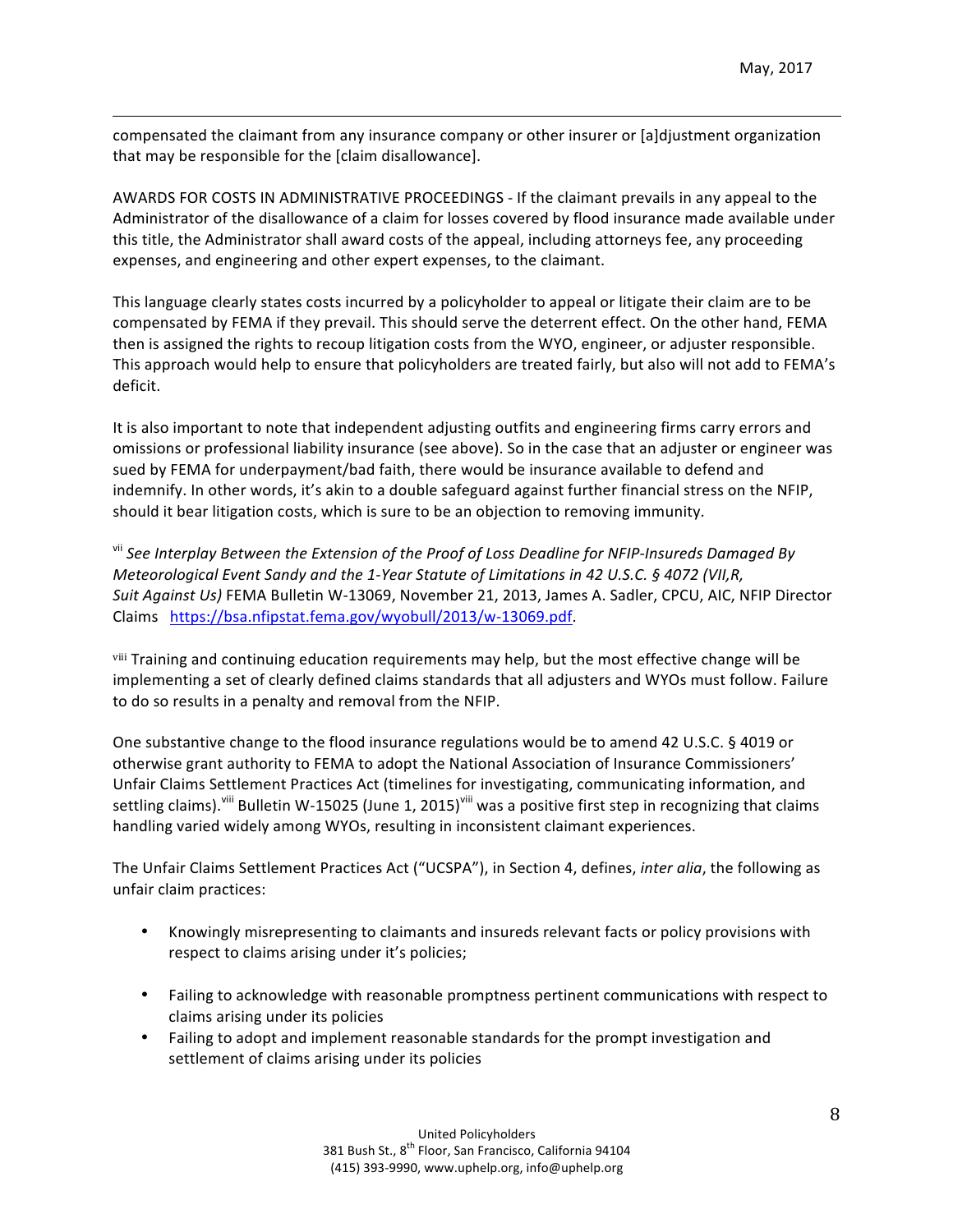Not attempting in good faith to effectuate prompt, fair, and equitable settlement of claims submitted in which liability has become reasonably clear

<u> 1989 - Andrea San Andrea San Andrea San Andrea San Andrea San Andrea San Andrea San Andrea San Andrea San An</u>

- Compelling insureds to institute suits to recover amounts due under its policies by offering substantially less than the amounts ultimately recovered in suits brought by them
- Refusing to pay claims without conducting a reasonable investigation
- Failing to affirm of deny coverage of claims within a reasonable time after having completed its investigation related to such claim or claims...

As far as we are aware, there is no such analog in the regulations applicable to flood insurance claims. To further the point, some states, such as California, have healthy, robust insurance markets and have these consumer protections. California has gone a step further and adopted specific timeframes and further clarified the obligations of the insurer during the claim to give the regulations more teeth.<sup>viii</sup> However, we believe that a simple set of claim standards will go a long way:

- WYOs and NFIP-direct must conduct a thorough, timely, and reasonable investigation of all claims
- WYOs and the NFIP/FEMA must equal consideration to the financial interests of the insured and their own financial interests
- WYOs and the NFIP/FEMA must timely respond to an insured's communications and keep the insured apprised of the claim status
- WYOs and NFIP Direct/FEMA must not attempt to effectuate a settlement that is unreasonably low given the scope of the damage

Penalty for overpayment but not underpayment breeds a culture of underpayment. We believe there should be penalties for both underpayment and overpayment

### *See also:*

http://www.naic.org/store/free/MDL-900.pdf (adopted by a majority of states).

NFIP Claim Handling Reminder, Brad J. Keiserman: http://bsa.nfipstat.fema.gov/wyobull/2015/w-15025.pdf (The WYO Company must oversee claims handling to ensure that loss estimates meet NFIP industry standards and document the most accurate scope of damage. NFIP claims need to be adjusted properly. We expect adjusting software to be properly calibrated for the geographic area where the loss occurred, taking into account post-disaster pricing factors and property-specific issues—estimates should be priced with reasonable and customary costs for the loss and location. The claim file should document the most accurate scope of loss, provide notations for exceptional scope, quantity and quality, and the adjuster must take or obtain meaningful photographs of the loss. A default unit pricing provided by adjusting software is only an average price and not a price ceiling. NFIP certified adjusters have the professional duty to fully understand what may constitute price changes and must explain any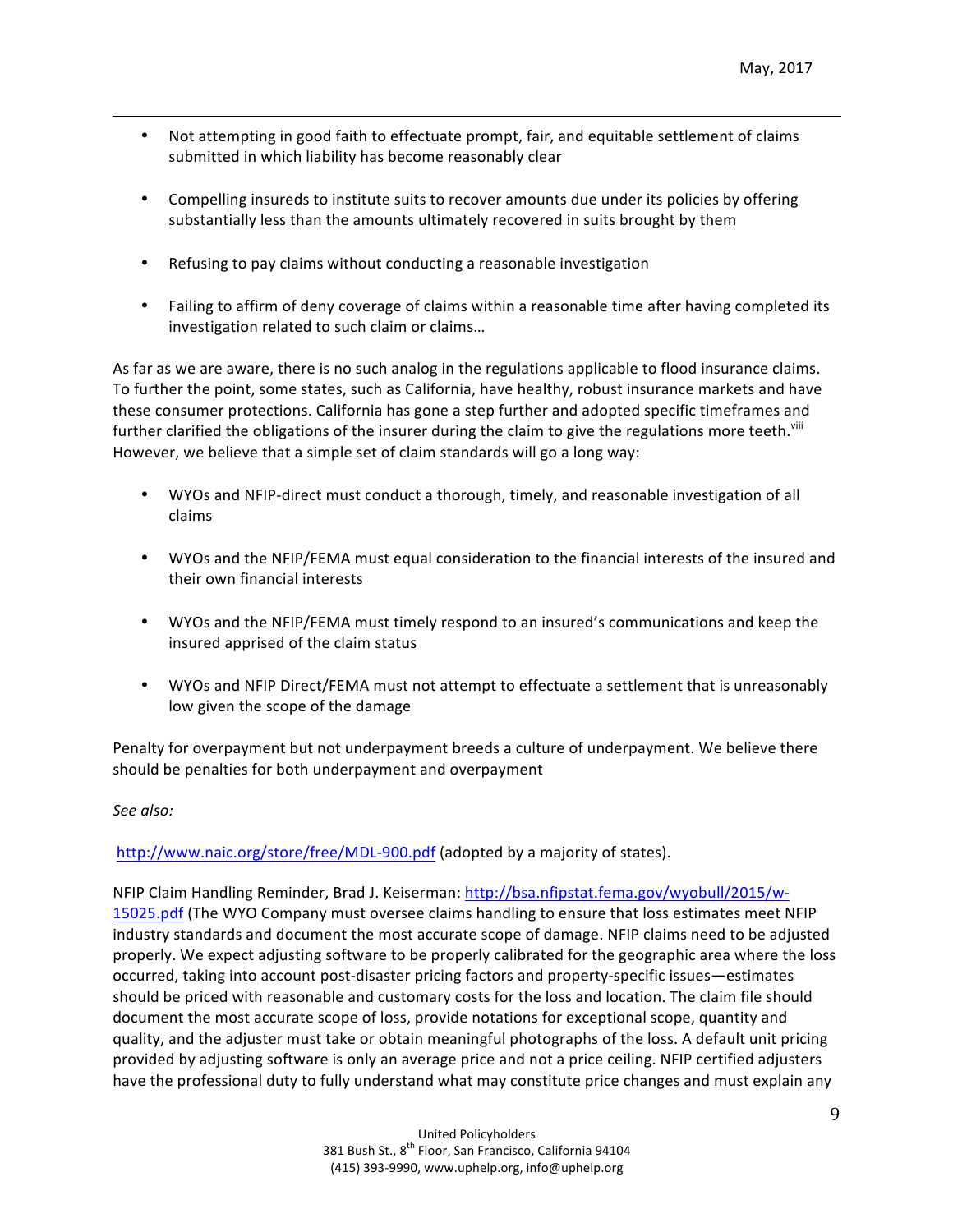exceptional adjustments in the estimate and claim file. The adjustment should reflect the adjuster's professional judgment, and the adjuster's judgment should be expressed in writing and documented in the file).

<u> 1989 - Andrea San Andrea San Andrea San Andrea San Andrea San Andrea San Andrea San Andrea San Andrea San An</u>

Cal. Code Regs. Sec. 2695.7 reads in relevant part:

(b) Upon receiving proof of claim, every insurer, except as specified in subsection 2695.7(b)(4) below, shall immediately, but in no event more than forty (40) calendar days later, accept or deny the claim, in whole or in part. The amounts accepted or denied shall be clearly documented in the claim file unless the claim has been denied in its entirety. (emphasis added)

- (1) Where an insurer denies or rejects a first party claim, in whole or in part, it shall do so in writing and shall provide to the claimant a statement listing all bases for such rejection or denial and the factual and legal bases for each reason given for such rejection or denial which is then within the insurer's knowledge. Where an insurer's denial of a first party claim, in whole or in part, is based on a specific statute, applicable law or policy provision, condition or exclusion, the written denial shall include reference thereto and provide an explanation of the application of the statute, applicable law or provision, condition or exclusion to the claim. Every insurer that denies or rejects a third party claim, in whole or in part, or disputes liability or damages shall do so in writing.
- (2) Subject to the provisions of subsection  $2695.7(k)$ , nothing contained in subsection  $2695.7(b)(1)$  shall require an insurer to disclose any information that could reasonably be expected to alert a claimant to the fact that the subject claim is being investigated as a suspected fraudulent claim.

(3) Written notification pursuant to this subsection shall include a statement that, if the claimant believes all or part of the claim has been wrongfully denied or rejected, he or she may have the matter reviewed by the California Department of Insurance, and shall include the address and telephone number of the unit of the Department which reviews claims practices.

 $(c)(1)$  If more time is required than is allotted in subsection 2695.7(b) to determine whether a claim should be accepted and/or denied in whole or in part, every insurer shall provide the claimant, within the time frame specified in subsection 2695.7(b), with written notice of the need for additional time. This written notice shall specify any additional information the insurer requires in order to make a determination and state any continuing reasons for the insurer's inability to make a determination. Thereafter, the written notice shall be provided every thirty **(30)** calendar days until a determination is made or notice of legal action is served. If the determination cannot be made until some future event occurs, then the insurer shall comply with this continuing notice requirement by advising the claimant of the situation and providing an estimate as to when the determination can be made. (emphasis added)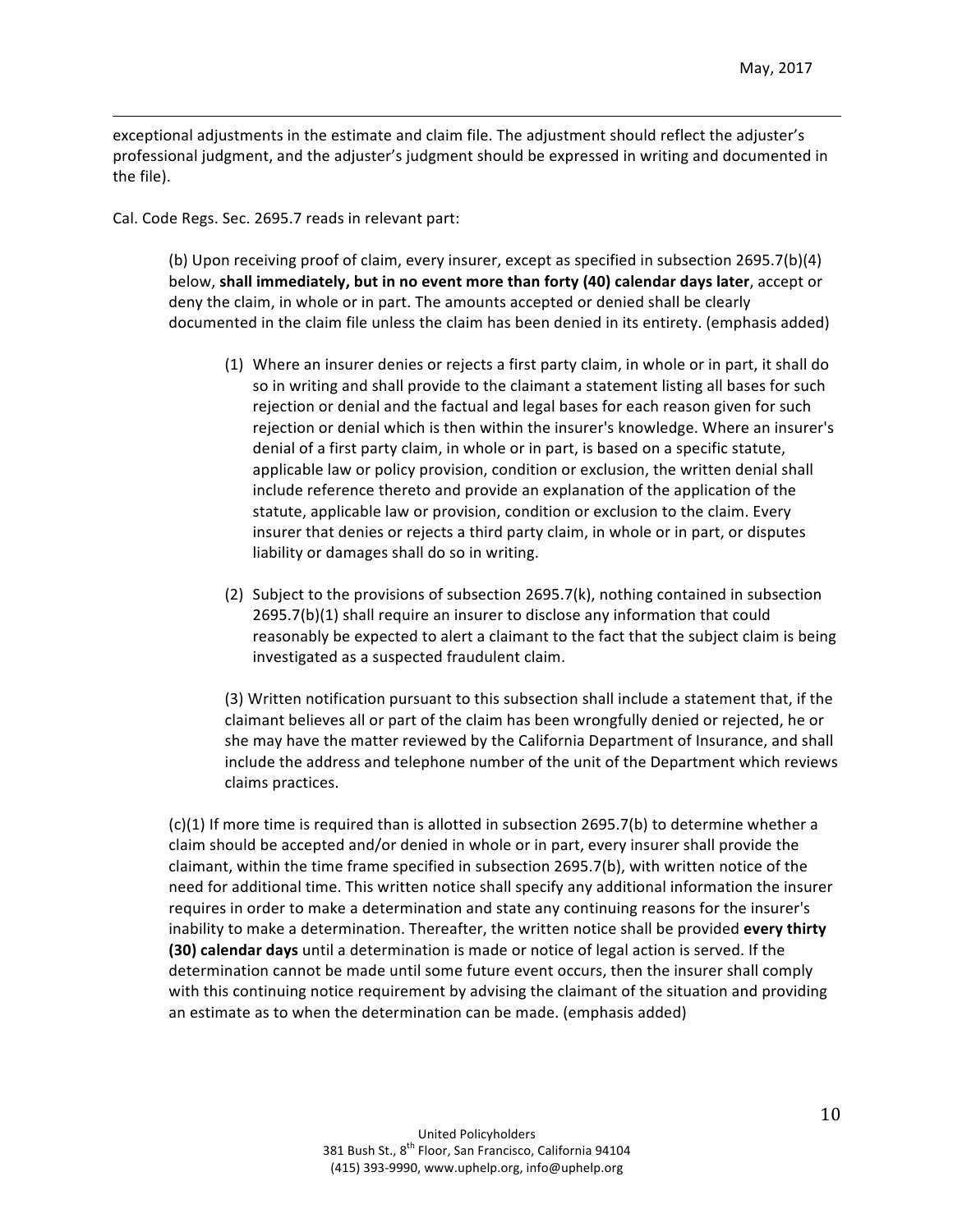(d) Every insurer shall conduct and diligently pursue a thorough, fair and objective investigation and shall not persist in seeking information not reasonably required for or material to the resolution of a claim dispute.

<u> 1989 - Andrea San Andrea San Andrea San Andrea San Andrea San Andrea San Andrea San Andrea San Andrea San An</u>

(e) No insurer shall delay or deny settlement of a first party claim on the basis that responsibility for payment should be assumed by others, except as may otherwise be provided by policy provisions, statutes or regulations, including those pertaining to coordination of benefits.

(f) Except where a claim has been settled by payment, every insurer shall provide written notice of any statute of limitation or other time period requirement upon which the insurer may rely to deny a claim. Such notice shall be given to the claimant not less **than sixty (60) days** prior to the expiration date; except, if notice of claim is first received by the insurer within that sixty days, then notice of the expiration date must be given to the claimant immediately... (emphasis added)

(g) No insurer shall attempt to settle a claim by making a settlement offer that is unreasonably low. The Commissioner shall consider any admissible evidence offered regarding the following factors in determining whether or not a settlement offer is unreasonably low:

(1) the extent to which the insurer considered evidence submitted by the claimant to support the value of the claim;

(2) the extent to which the insurer considered legal authority or evidence made known to it or reasonably available;

(3) the extent to which the insurer considered the advice of its claims adjuster as to the amount of damages; and

(5) the procedures used by the insurer in determining the dollar amount of property damage…

California has also mandated that insurers respond to communications from their insureds within specific timeframes. Section 2695.5. Duties upon Receipt of Communications reads in relevant part:

(b) Upon receiving any communication from a claimant, regarding a claim, that reasonably suggests that a response is expected, every licensee shall immediately, but in no event **more than fifteen (15) calendar days** after receipt of that communication, furnish the claimant with a complete response based on the facts as then known by the licensee. This subsection shall not apply to require communication with a claimant subsequent to receipt by the licensee of a notice of legal action by that claimant. (emphasis added)

(d) Upon receiving notice of claim, every licensee or claims agent shall immediately transmit notice of claim to the insurer.